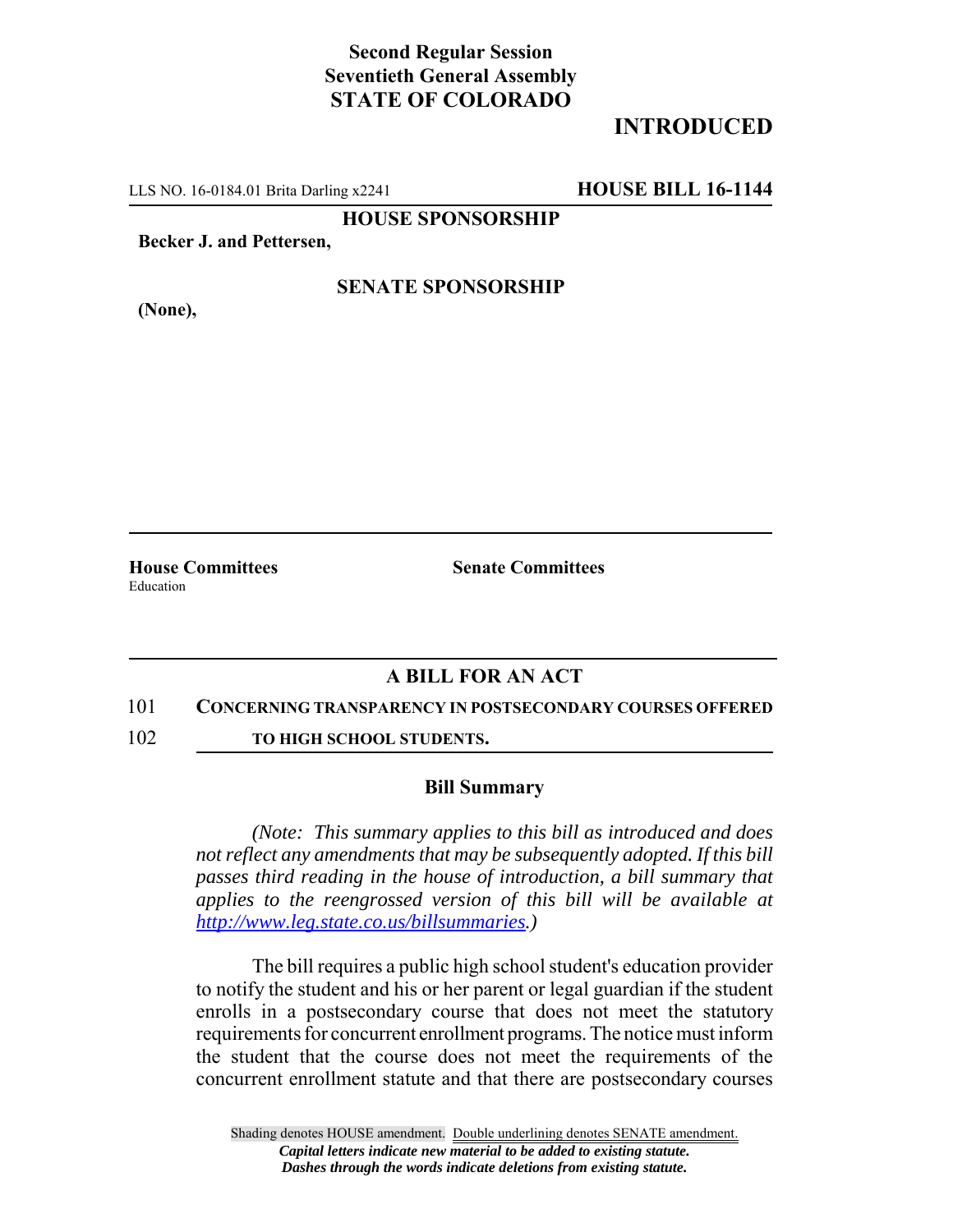available to the student at low or no cost that meet the concurrent enrollment requirements and that are credit-bearing and applicable toward earning a degree or certificate at an institution of higher education or, if approved for statewide transfer, at any institution of higher education.

 *Be it enacted by the General Assembly of the State of Colorado:* **SECTION 1.** In Colorado Revised Statutes, 22-35-104, **amend**  $3 \quad (1)$  (b) as follows: **22-35-104. Enrollment in an institution of higher education - cooperative agreement.** (1) (b) (I) Each local education provider shall annually notify all students and parents or legal guardians of students enrolled in the local education provider of the opportunity for concurrent enrollment by qualified students in postsecondary courses, including academic courses and career and technical education courses, which may include course work related to apprenticeship programs and internship programs. **(II)** AT THE TIME OF ENROLLMENT, EACH LOCAL EDUCATION PROVIDER SHALL NOTIFY THE STUDENT AND THE PARENT OR LEGAL GUARDIAN OF THE STUDENT IF THE POSTSECONDARY COURSE IN WHICH THE STUDENT IS ENROLLING, INCLUDING A POSTSECONDARY COURSE OFFERED AS PART OF A PROGRAM OF OFF-CAMPUS INSTRUCTION PURSUANT TO SECTION 23-1-109,C.R.S., DOES NOT MEET THE REQUIREMENTS OF THIS SECTION. THE NOTICE MUST INCLUDE INFORMATION ABOUT OTHER POSTSECONDARY COURSES AVAILABLE TO THE STUDENT PURSUANT TO THIS SECTION AT LOW OR NO COST TO THE STUDENT THAT ARE CREDIT-BEARING AND APPLICABLE TOWARD EARNING A DEGREE OR CERTIFICATE AT AN INSTITUTION OF HIGHER EDUCATION OR AT ANY

INSTITUTION OF HIGHER EDUCATION IF THE COURSE IS APPROVED FOR